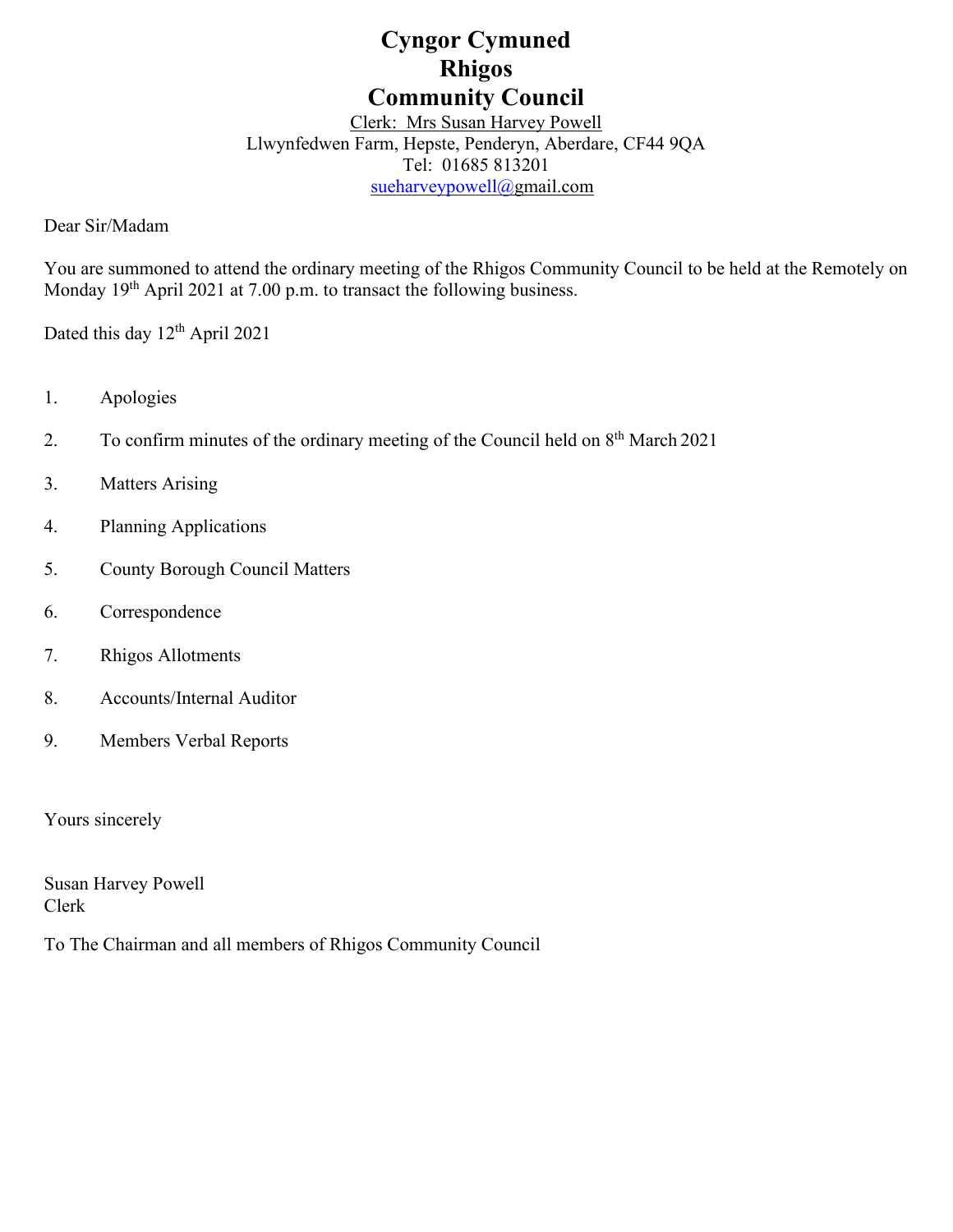# **Rhigos Community Council**

Minutes of the ordinary meeting of Rhigos Community Council held remotely on Monday 8<sup>th</sup> March 2021 at 7.00 p.m.

Present: Cllrs. P Oliver, M Evans, G Thomas, M Smith, C Hopes, H Wagner, O Morgan,

Apologies: Cllr. S Maull, A Genc

**2021/20 Minutes**

It was resolved to confirm Minutes of the Ordinary Meeting of the Council held on 8th March 2021

**2021/21 Declaration of Interest**

None recorded

# **2021/22 Matters Arising**

- a. Bike Track Cwm Hwnt Nothing to report
- b. Land at Hirwaun Roundabout a special meeting was held with Future Valleys Construction where slides were shown outlining the work that will be taking place. An email has been received from our surveyor regarding the possible value of the site.
- c. Old Parish Road another email will be sent regarding the broken fence.
- d. Dangerous trees on Rhigos Road an email ill be sent to Hanstene asking them to inspect the mess that has been left there.
- e. Enviroparks Planning Application the application went to the Planning Committee on  $4<sup>th</sup>$  March 2021 and was refused for the reason of overbearing Visual Impact/Amenity by the doubling in height of the Stack from 45 to 90 metres.
- f. Keep Wales Tidy Planting Cllr. Wagner has not heard anything from Keep Wales Tidy, she has contacted Groundwork Trust. She has also signed up to the Woodland Wellbeing Sessions.

**2021/23 Planning**

It was resolved to note:

- a. Stable block and hay barn Ty Dewi, Mount Road Rhigos.
- b. Single storey extension 1 Police Houses, Heol y Graig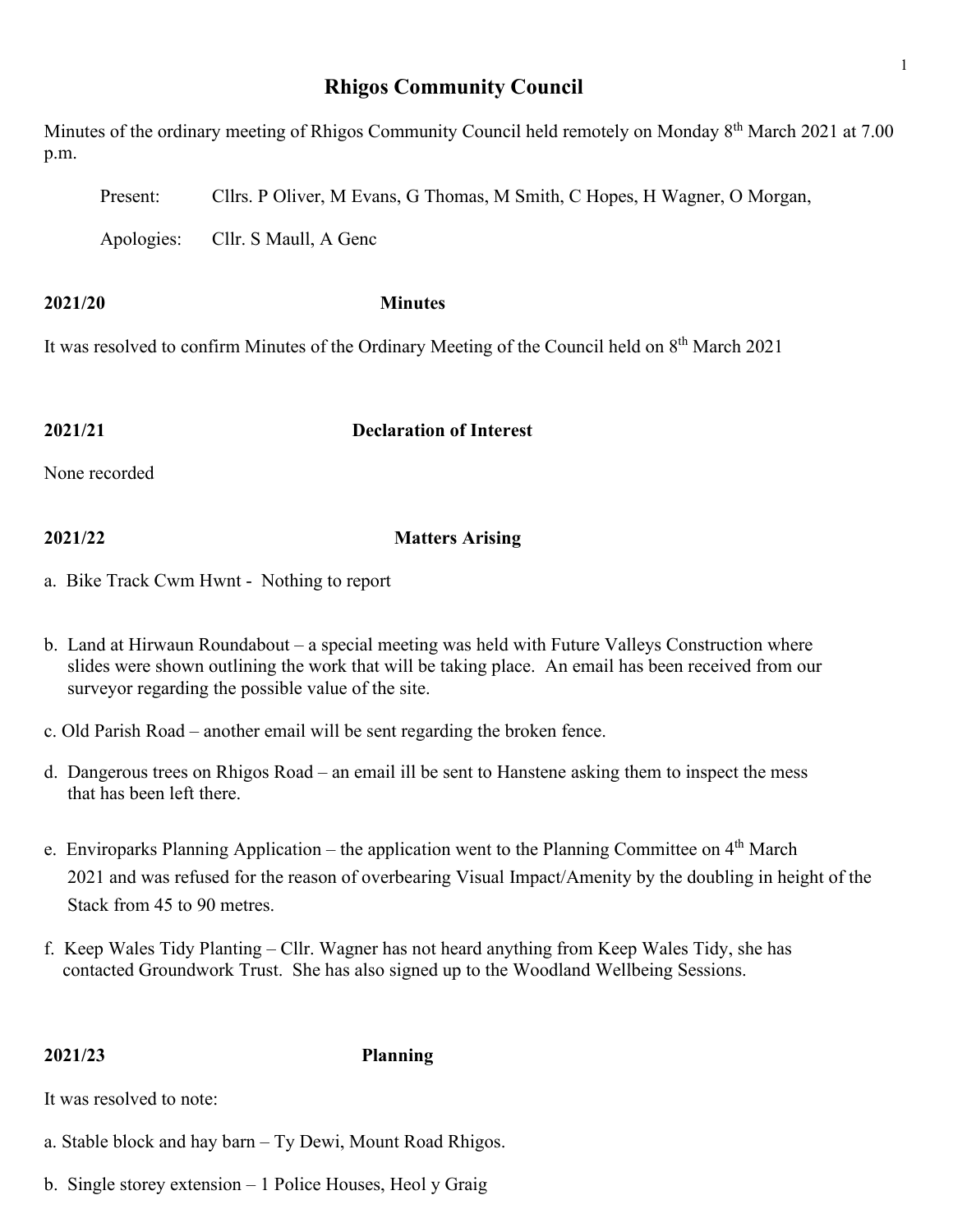c. Hirwaun Store Generation Main Avenue – replace 52 diesel generators with new low carbon battery technology.

d. 11 Halt Road – removal of condition 4,5  $\&$  6 of previously approved planning application

# **2021/24 County Borough Council Matters**

It was resolved that the following complaints be passed on to Councillor G Thomas for his attention.

- a. The gutter past the Tower on the main road has been cleaned out and the rubbish left against the fence.
- b. There are potholes between  $7 12$  Heol Pendarren
- c. There are trees of a Trivallis house overhanging the allotments, can they be cut back.

### **2021/25 Correspondence**

It was resolved to receive the following correspondence.

- a. Census 2021 How to Get Help
- b. Independent Remuneration Panel for Wales Annual Report
- c. Woodland Wellbeing Sessions
- d. Email from the new owners of Cynlas Farm regarding their planning application.

# **2021/26 Rhigos Allotments**

A new palisade gate with a Judas gate inside is needed, Cllr. Wagner will organise this. Cllr. Morgan has tried ringing Welsh Water but has had no reply.

A complaint has been received from a plot holder regarding the condition of one of the plots. Mrs Powell will write to the plot holder asking him to either tidy it up or vacate the plot.

Cllr. Wagner asked if they could have a skip up there, agreed. They are having a shed delivered.

There are 2 vacant plots which will be offered to people on the waiting list.

Cllr. Wagner thanked Cllr. Smith for all his help with the allotments.